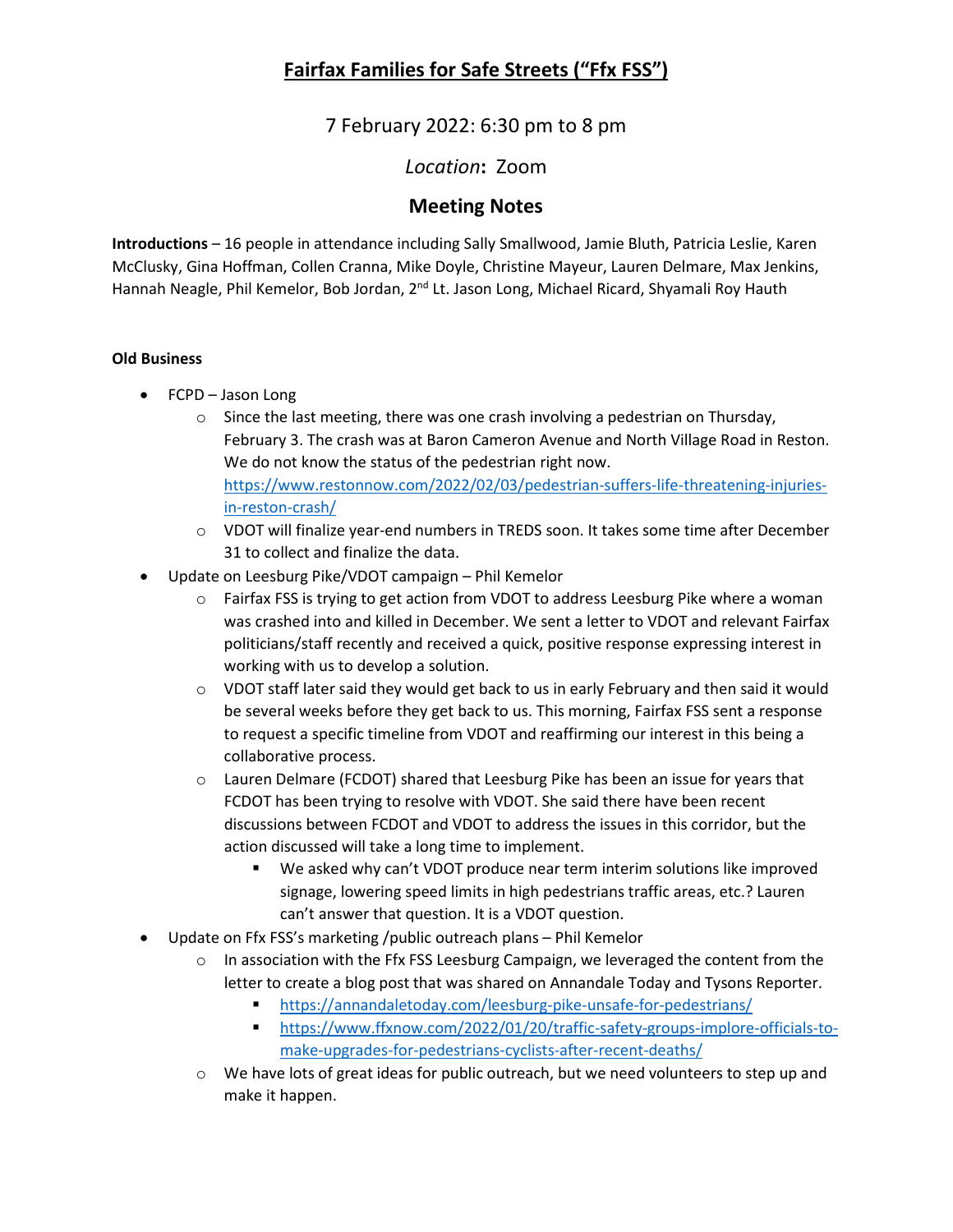- We would like to see if there are volunteers who can help support working with Fairfax County Public Schools (FCPS) on popup events for distributing marketing / safety materials. We could also use help developing more content so we can publish in local blogs, on our website, and on social media. Please reach out to Phil [\(philkemelor@gmail.com\)](mailto:philkemelor@gmail.com) if you are interested in writing articles or content or helping by working at popup events around selected schools.
- We discussed how Ffx FSS could connect to FCPS High School video clubs. We need volunteers to help put these great ideas into action.
	- Sally Smallwood said that working with FCPS on videos may take a year to plan, coordinate, and produce.
	- Sally also told us about a High School honors class that had done some GIS data analytics. Sally provided the teacher's name, and we sent an inquiry to meet and discuss how these students might help Ffx FSS.
- Another idea is to have a more regular newsletter that can help mobilize volunteers at a local level.
- $\circ$  We are working on redesigning and reorganizing the NoVA FSS websites. We currently have a NoVA Families for Safe Streets website along with a separate website for each of the 3 chapters (Alexandria, Arlington, and Fairfax). There are a lot of similarities between the four websites. A committee is working on trying to consolidate the websites and make them easier to navigate and easier to maintain.
- o Phillip, Alistair (Arlington FSS) and Joe (AFSS) attended training on how to use Story Corps. This could be a great tool to record stories of Near Misses and crashes from victims and families. If you want to learn more, reach out to Phil.
- Update on FFX FSS's Near Miss Survey data observations from Jan 1-Feb 6, 2022 Karen
	- o Eight near misses were reported
		- 2 Mason District (Route 7) failure to yield, stop light running
		- **1** Providence (McLean) failure to yield
		- $\blacksquare$  1 Hunter Mill (Vienna) speeding
		- 1 Lee (Springfield Old Keene Mill Road) distracted driver, speeding, stop light running, passing too close
		- 1 Fairfax City jaywalking



2 Arlington County (Route 7) – failure to yield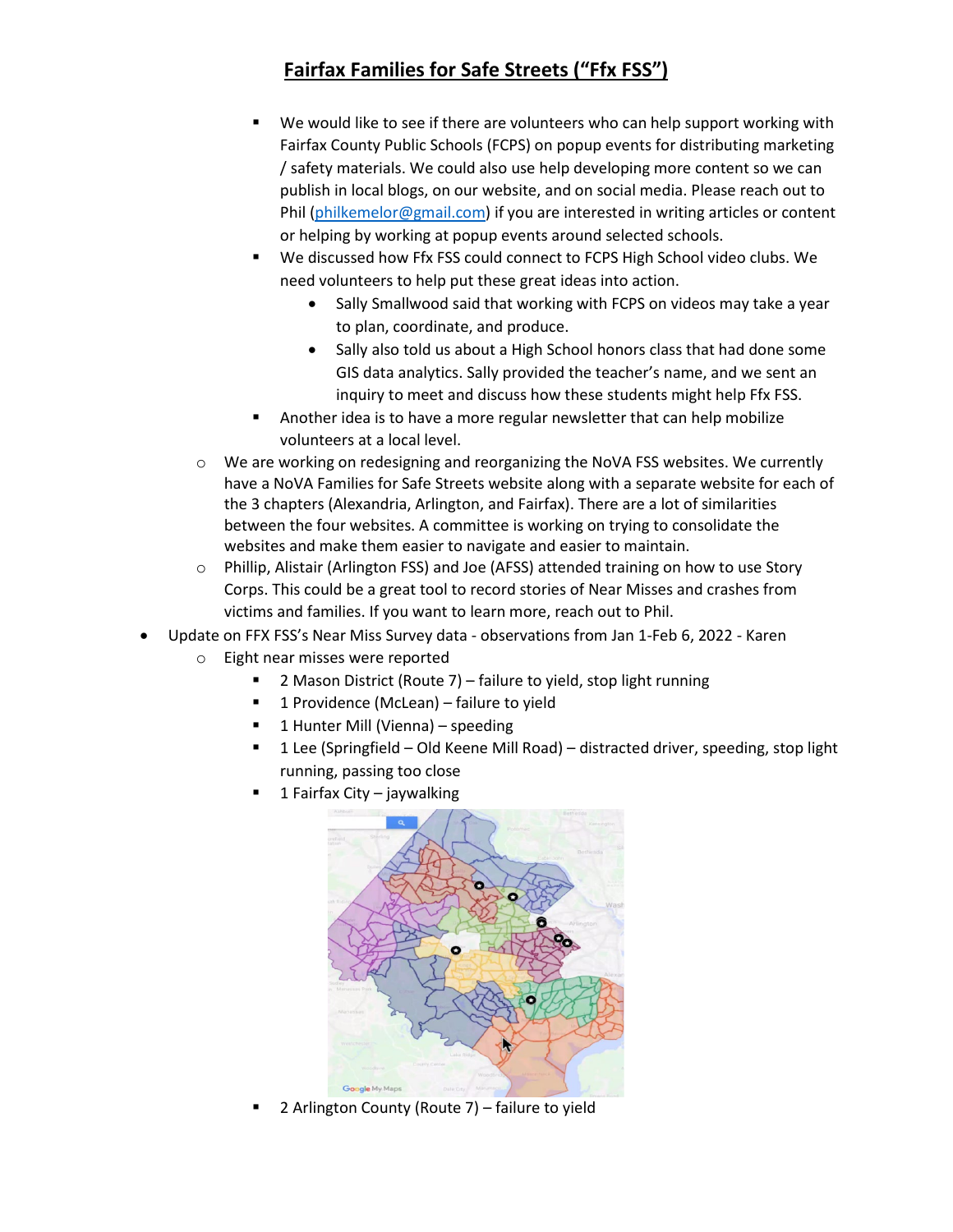- o 7 out of the 8 reported incidents were reporting driver behavior
- o Weather was not cited as a factor in any of the reported incidents.
- o Facebook, Twitter, and Supervisor's office (Hunter Mill) reported as "how did you hear about us"
- o **Time of day varies throughout the day. We need more data points to identify trends**.
- Traffic regulation advocacy priorities re: 2022 GA Mike
	- o Bill from Del. Kaye Kory State Vision Zero & Bike Box bills
		- Del. Kaye Kory proposed a Statewide Vision Zero resolution with a goal of eliminating traffic fatalities by 2050.
		- Del. Kory also proposed a bike box bill that will support cyclists with structural changes that will allow cyclists to move to the front of a queue at a light to help with visibility and left turns.
		- Both bills were "laid on the table." The Chairman of the House of Delegates Transportation committee will write a letter to VDOT to consider these topics but essentially the bills were killed.
	- $\circ$  Del. Danica Roem (13<sup>th</sup> Dist. Manassas) Transportation Safety Fund
		- Del. Roem contacted NoVA FSS to help support a bill called the Transportation Safety Fund. This would take 10% of excess funds from the budget and put it toward structural changes to improve transportation safety. The funds would be managed by local jurisdictions.
		- This bill was also "laid on the table."
	- $\circ$  There was a bill from Del. Bell (R) that broadens the application of Automatic Speed Enforcement (ASE).
		- **This was not received well by the majority of the committee and "laid on the** table."
	- o Two years ago, the vulnerable road user law was passed.
		- This law added a step between charging drivers with Failure to Yield with a penalty of \$250 fine and charging drivers with Reckless Driving which is very hard to prove.
		- However, there is a significant error in the law as it currently exists. The law only includes serious injuries and does not include fatalities.
		- Sen. Surovell intends to fix this law. Mike Doyle helped provide testimony to the subcommittee. The correction was unanimous among the subcommittee.
		- **Jason Long noted that the issue they have had applying this law has not been** because it doesn't include fatalities, it is because the definition of careless driving is vague and open to interpretation.
	- o Del. Kaye Kory in Fairfax submitted a **commendation for Families for Safe Streets** that was put as a resolution yesterday on the floor of the House of Delegates. In the resolution, they credit the three NoVA chapters and the Richmond chapter. The resolution passed unanimously.
- ActiveFairfax Transportation Pans updates
	- o West Falls Church, Huntington Active Trans., Vienna Metro
		- **Sonya wasn't able to attend this meeting to provide an update.**
	- o CSG/CASA Safe Streets for Baileys Campaign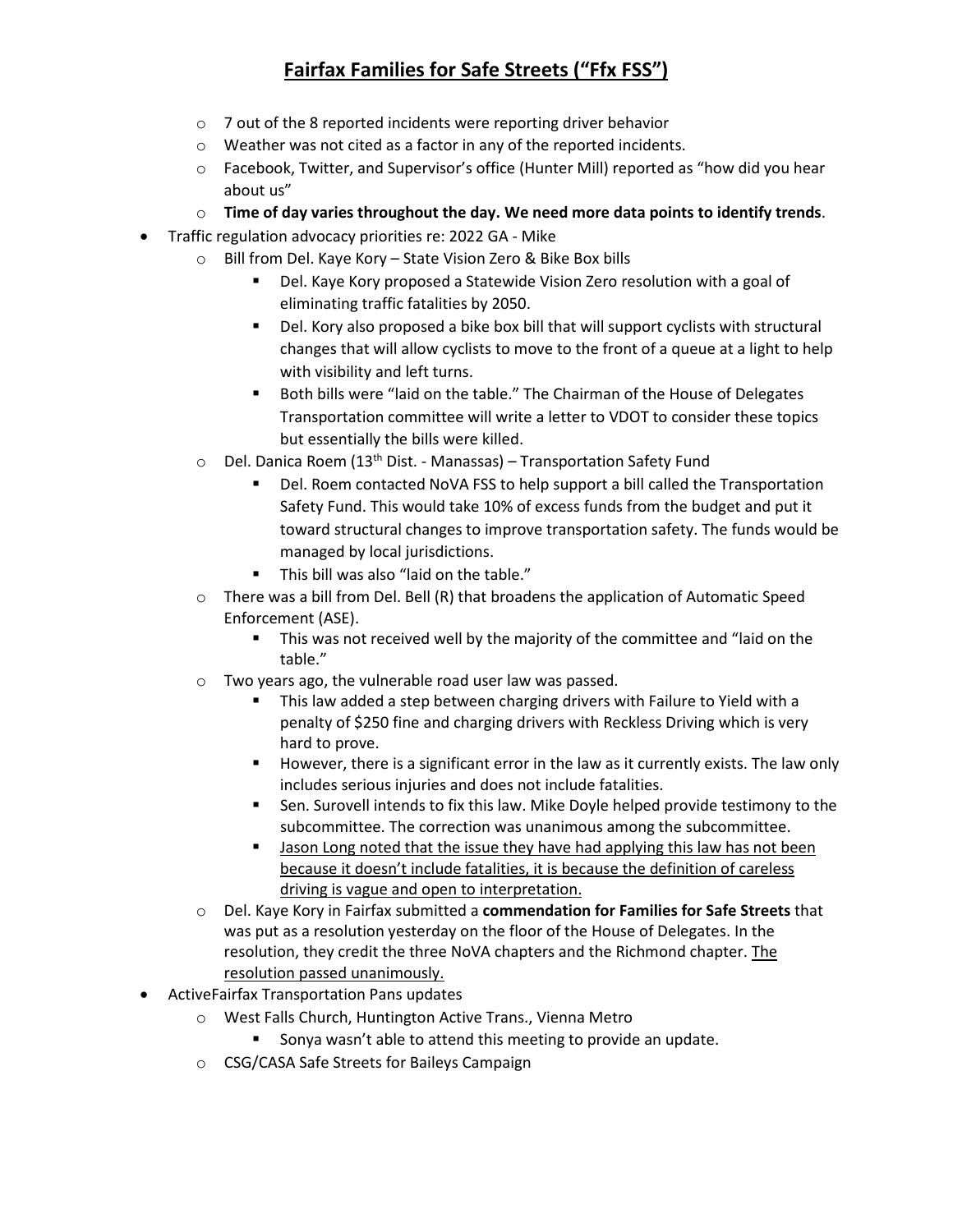- The Coalition for Smarter Growth and CASA are working together on a campaign for safer streets in Baileys. This is a community-based effort to improve safety for walking, biking, and accessing public transportation.
	- Sonya is working with this campaign. It is still in the planning stages.
- Update on TPB Grant
	- $\circ$  We received \$45,000 through a grant from the Transportation Planning Board (TPB) of the Metropolitan Washington Council of Governments (MWCOG). This grant will help run analytics on the data generated from the NM survey correlated to VDOT's crash data to see if we can develop some predictive analytics on high potential future crash sites using NoVA FSS's Near Miss data. The Grant may also be able to create a mobile Near Miss app.
	- o The money would go directly to the consultants who will help us with the improvements to the survey. NoVA FSS / Ffx FSS will never touch the money.
	- $\circ$  We may be able to incorporate EMT Pedestrian injury reports into the data analytics since it is a distinct data set from the VDOT TREDS data that we hope to be using.
	- o If you are interested in working with this initiative, please let us know.
- Another grant opportunity might be the National Safety Funding program, a public health issue that tries to address the problem with a "Safe Systems Approach." Supposedly \$6 billion for safe streets.
	- o Not sure if this is part of the new Infrastructure Bill or something else.
	- $\circ$  FHWA has a Safe Systems Approach data driven effort so this may be the same effort.

#### **New Business**

- Supr. Rodney Lusk Discussion Karen McCluskey
	- o Fairfax FSS recently met with Supervisor Rodney Lusk (Lee). Supr. Lusk was engaged and interested in the work that we do. This is a relationship that we should develop with his staff.
	- $\circ$  Discussed Richmond Highway outreach efforts. This is a problem area where there have been many pedestrian crash issues. Also discussed Route 7 and doing outreach in these areas.
	- $\circ$  Discussed the NM survey and how important it is to do outreach in multiple languages.
		- A staff member in Supr. Lusk's office did a Spanish translation for our NM app survey and hand-out card with the QR code. **Thank you Supr. Lusk!**
	- o Representatives from Supervisors Alcorn and Palchik's offices also said that they would be happy to set up meetings to discuss the NM results, particularly the comments made by people in the NM reports regarding the observed dangers.
- National Center for Mobility Management (NCMM) regional
	- $\circ$  NCMM is seeking letters of interest from communities who would like to have NCMM facilitate a one-day meeting with mobility management practitioners and their partners to try to solve a particular perplexing mobility issue that requires cross-agency coordination.
		- [https://nationalcenterformobilitymanagement.org/wp](https://nationalcenterformobilitymanagement.org/wp-content/uploads/2022/01/Solicitation_2022.pdf)[content/uploads/2022/01/Solicitation\\_2022.pdf](https://nationalcenterformobilitymanagement.org/wp-content/uploads/2022/01/Solicitation_2022.pdf)
	- $\circ$  Question: Does Ffx FSS have an interest in working on such a project (perhaps with FCDOT)?